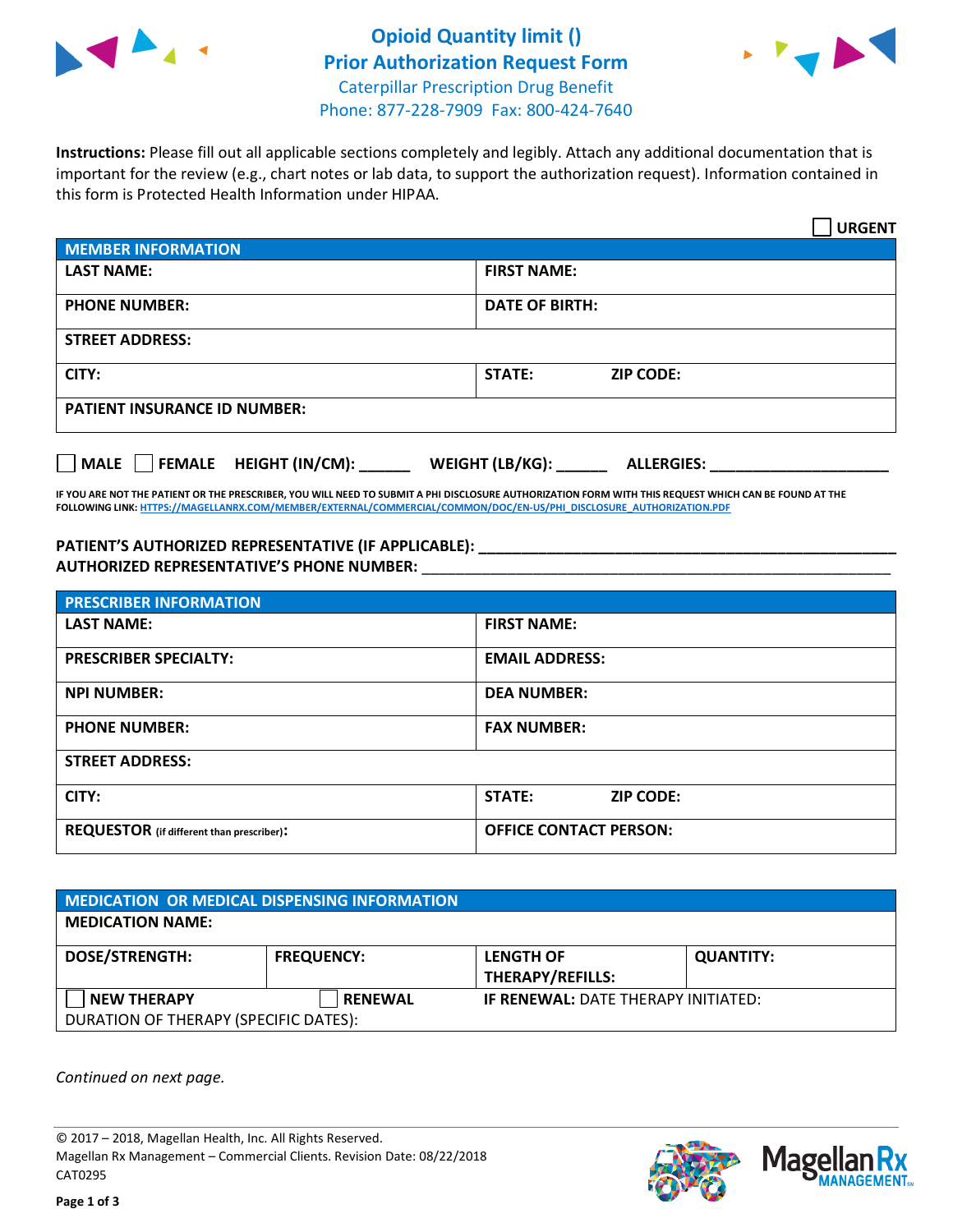



| MEMBER'S LAST NAME: NAME                                                                                                                                                                                                                                                                                                                                                            | <b>MEMBER'S FIRST NAME:</b>                                                                                       |                                           |  |  |
|-------------------------------------------------------------------------------------------------------------------------------------------------------------------------------------------------------------------------------------------------------------------------------------------------------------------------------------------------------------------------------------|-------------------------------------------------------------------------------------------------------------------|-------------------------------------------|--|--|
|                                                                                                                                                                                                                                                                                                                                                                                     | 1. HAS THE PATIENT TRIED ANY OTHER MEDICATIONS FOR THIS CONDITION?                                                | YES (if yes, complete below)<br><b>NO</b> |  |  |
| <b>MEDICATION/THERAPY (SPECIFY</b>                                                                                                                                                                                                                                                                                                                                                  | <b>DURATION OF THERAPY (SPECIFY</b>                                                                               | <b>RESPONSE/REASON FOR</b>                |  |  |
| DRUG NAME AND DOSAGE):                                                                                                                                                                                                                                                                                                                                                              | DATES):                                                                                                           | <b>FAILURE/ALLERGY:</b>                   |  |  |
|                                                                                                                                                                                                                                                                                                                                                                                     |                                                                                                                   |                                           |  |  |
|                                                                                                                                                                                                                                                                                                                                                                                     |                                                                                                                   |                                           |  |  |
|                                                                                                                                                                                                                                                                                                                                                                                     |                                                                                                                   |                                           |  |  |
| <b>2. LIST DIAGNOSES:</b>                                                                                                                                                                                                                                                                                                                                                           |                                                                                                                   | ICD-10:                                   |  |  |
| □<br>□ Other diagnosis: ____________________ICD-10__________________________________                                                                                                                                                                                                                                                                                                |                                                                                                                   |                                           |  |  |
|                                                                                                                                                                                                                                                                                                                                                                                     |                                                                                                                   |                                           |  |  |
|                                                                                                                                                                                                                                                                                                                                                                                     | 3. REQUIRED CLINICAL INFORMATION: PLEASE PROVIDE ALL RELEVANT CLINICAL INFORMATION TO SUPPORT A                   |                                           |  |  |
| <b>PRIOR AUTHORIZATION.</b>                                                                                                                                                                                                                                                                                                                                                         |                                                                                                                   |                                           |  |  |
| <b>Clinical Information:</b>                                                                                                                                                                                                                                                                                                                                                        |                                                                                                                   |                                           |  |  |
| Is patient's diagnosis a type of cancer? $\Box$ Yes $\Box$ No                                                                                                                                                                                                                                                                                                                       |                                                                                                                   |                                           |  |  |
| Is patient receiving opioids as part of end life care? □ Yes □ No                                                                                                                                                                                                                                                                                                                   |                                                                                                                   |                                           |  |  |
|                                                                                                                                                                                                                                                                                                                                                                                     | Does the patient have moderate to severe chronic pain that is non-neuropathic? $\Box$ Yes $\Box$ No               |                                           |  |  |
| <b>Quantity Limit Request: Short-Acting Opioids</b>                                                                                                                                                                                                                                                                                                                                 |                                                                                                                   |                                           |  |  |
|                                                                                                                                                                                                                                                                                                                                                                                     |                                                                                                                   |                                           |  |  |
|                                                                                                                                                                                                                                                                                                                                                                                     | Will the prescriber certify that there is an active treatment plan that includes but is not limited to a specific |                                           |  |  |
|                                                                                                                                                                                                                                                                                                                                                                                     | treatment objective and the use of other pharmacological and non-pharmacological agents for pain relief as        |                                           |  |  |
| appropriate? □ Yes □ No                                                                                                                                                                                                                                                                                                                                                             |                                                                                                                   |                                           |  |  |
| Will the prescriber certify that there has been an informed consent document signed and an addiction risk<br>assessment has been performed? □ Yes □ No<br>Will the prescriber certify that a written/signed agreement between prescriber and patient addressing issues of<br>prescription management, diversion, and the use of other substances exists? $\square$ Yes $\square$ No |                                                                                                                   |                                           |  |  |
|                                                                                                                                                                                                                                                                                                                                                                                     |                                                                                                                   |                                           |  |  |
| <b>Quantity Limit Request: Long-Acting Opioids</b><br>Is patient using the long-acting opioid as an as-needed(PRN) analgesic? $\Box$ Yes $\Box$ No                                                                                                                                                                                                                                  |                                                                                                                   |                                           |  |  |
| Is patient using the long-acting opioid for pain that is mild or not expected to persist for an extended period of                                                                                                                                                                                                                                                                  |                                                                                                                   |                                           |  |  |
| time? □ Yes □ No                                                                                                                                                                                                                                                                                                                                                                    |                                                                                                                   |                                           |  |  |
| Is the long-acting opioid being used for acute pain? $\Box$ Yes $\Box$ No                                                                                                                                                                                                                                                                                                           |                                                                                                                   |                                           |  |  |
| Is the long-acting opioid being used for post-operative pain? $\Box$ Yes $\Box$ No Please provide documentation.                                                                                                                                                                                                                                                                    |                                                                                                                   |                                           |  |  |
| If patient is using for post-operative pain, has patient failed a minimum 4 week trial of a short-acting opioid? $\Box$ Yes                                                                                                                                                                                                                                                         |                                                                                                                   |                                           |  |  |
| $\Box$ No Please provide chart documentation of drug(s) and duration/dates of trial required.                                                                                                                                                                                                                                                                                       |                                                                                                                   |                                           |  |  |
| Does patient have moderate to severe neuropathic pain or fibromyalgia? $\Box$ Yes $\Box$ No                                                                                                                                                                                                                                                                                         |                                                                                                                   |                                           |  |  |
| Unless contraindicated, has the patient exhibited an adequate response to 8 weeks of treatment with gabapentin                                                                                                                                                                                                                                                                      |                                                                                                                   |                                           |  |  |
| titrated to a therapeutic dose? $\Box$ Yes $\Box$ No Please provide chart documentation and duration/dates of trial                                                                                                                                                                                                                                                                 |                                                                                                                   |                                           |  |  |
| required.                                                                                                                                                                                                                                                                                                                                                                           |                                                                                                                   |                                           |  |  |
| Unless contraindicated, has the patient exhibited an adequate response to at least 6-8 weeks of treatment with a                                                                                                                                                                                                                                                                    |                                                                                                                   |                                           |  |  |
| tricyclic antidepressant titrated to a therapeutic dose? $\Box$ Yes $\Box$ No Please provide chart documentation of drug(s)                                                                                                                                                                                                                                                         |                                                                                                                   |                                           |  |  |
| and duration/dates of trial required.                                                                                                                                                                                                                                                                                                                                               |                                                                                                                   |                                           |  |  |
|                                                                                                                                                                                                                                                                                                                                                                                     |                                                                                                                   |                                           |  |  |

**Page 2 of 3**



**Magella** 

**JANAGEMENT**<sub>SM</sub>